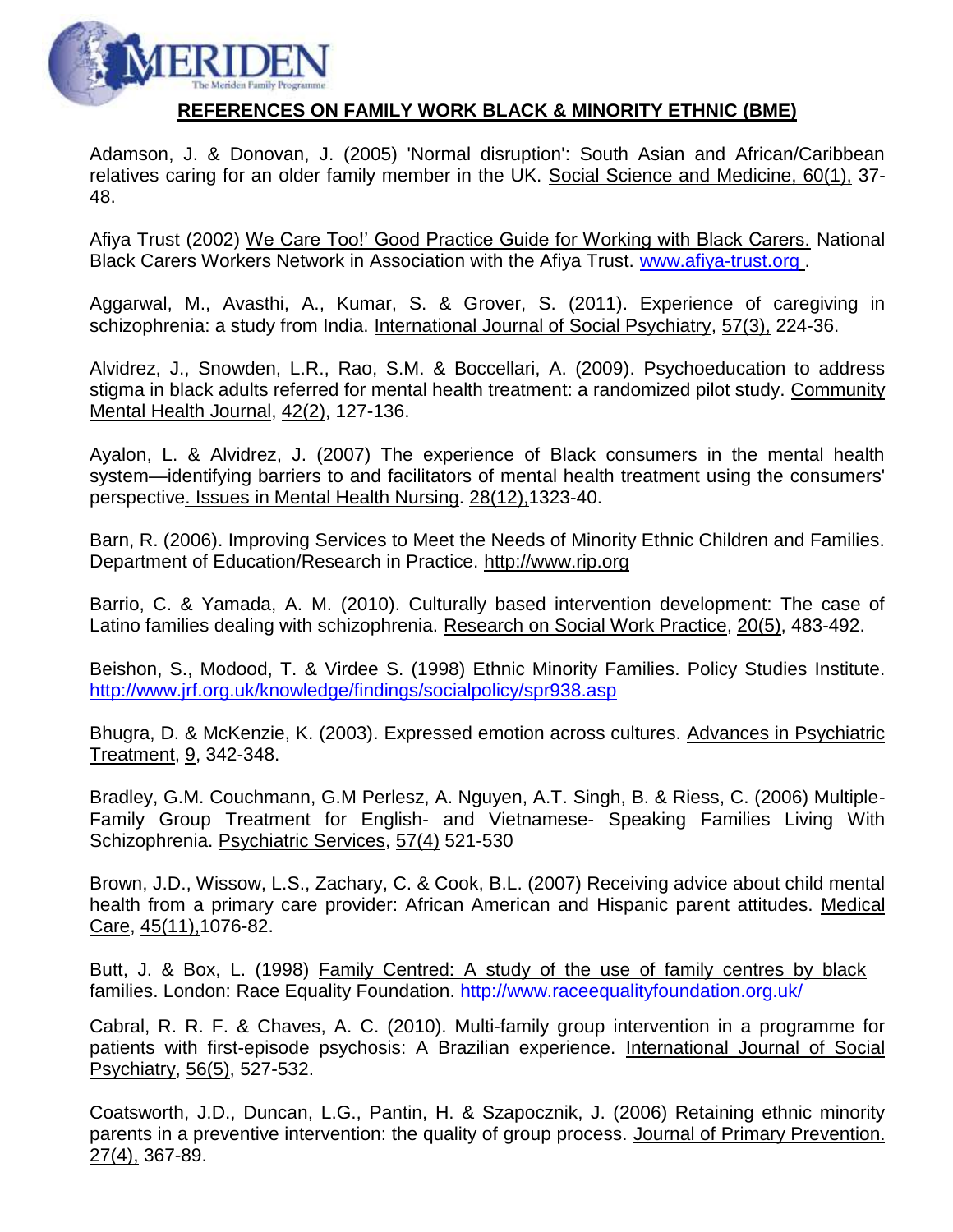

Coatsworth, J.D., Duncan, L.G., Pantin, H. & Szapocznik, J. (2006) Patterns of retention in a preventive intervention with ethnic minority families. Journal of Primary Prevention. 27(2),171- 93.

Conneely, P. (March 2007) "Caring for Carers"; a training course for Black and Minority Ethnic (BME) Carers and Organisations. Birmingham: Meriden Programme Newsletter, 3(1), 19-20. [www.meridenfamilyprogramme.com](http://www.meridenfamilyprogramme.com/)

Connery, L. & Brekke, J. (1999). A home-based family intervention for Ethnic minorities with a mentally ill member. Alcoholism Treatment Quarterly, 17(1-2), 149-167.

Compton, M.T., Esterberg, M.L. & Broussard, B. (2008) Causes of schizophrenia reported by urban African American lay community members. Comprehensive Psychiatry. 49(1),87-93.

Corrigan, P.W. & Watson, A.C. (2007) The stigma of psychiatric disorders and the gender, ethnicity, and education of the perceiver. Community Mental Health Journal. 43(5),439-58.

Ellahi, R. & Hatfield, C. (1992) Research into the Needs of Asian Families Caring for Someone with a Mental Handicap. Mental Handicap. 20, 134-6.

Esterberg, M.L., Compton, M.T., McGee, R., Shim, R. & Hochman, K. (2008) Knowledge about schizophrenia and social distance toward individuals with schizophrenia: a survey among predominantly low-income, urban, African American community members. Journal of Psychiatric Practice.14(2), 86-93.

Fadden, G., Heelis, R. & Palmer, M. (2010) Peace and Reconciliation in Ireland: A Cross Border Approach to Meeting Carers Needs. Journal of Aggression, Conflict and Peace Research, 2(2),  $16 - 22$ .

Falicov, C.J. (2014). Latino families in therapy. 2<sup>nd</sup> Ed. Guildford Press.

Fan, C.C. & Chen, Y.Y. (2011) Factors associated with care burden and quality of life among caregivers of the mentally ill in Chinese society. International Journal of Social Psychiatry, 57(2), 195-206.

Guada, J., Hoe, M., Reta, F., Barbour, J. & Brekke, J. (2010) How Family Factors Impact Psychosocial Functioning for African American Consumers with Schizophrenia. Community Mental Health Journal, 1-11.

Hadryś, T., Adamowski, T. & Kiejna, A. (2011) Mental disorder in Polish families: is diagnosis a predictor of caregiver's burden? Social Psychiatry and Psychiatric Epidemiology, 46(5), 363- 372.

Hatton, C. (1998) Informal Carers of Adolescents and Adults with Learning Difficulties from South Asian Communities: Family Circumstances, Service Support and Carer Stress. British Journal of Social Work 28. 821-837

Hinton, L., Franz, C.E., Yeo, G,. & Levkoff, S.E. (2005) Conceptions of dementia in a multiethnic sample of family caregivers. Journal of the American Geriatrics Society. 53(8):1405-10.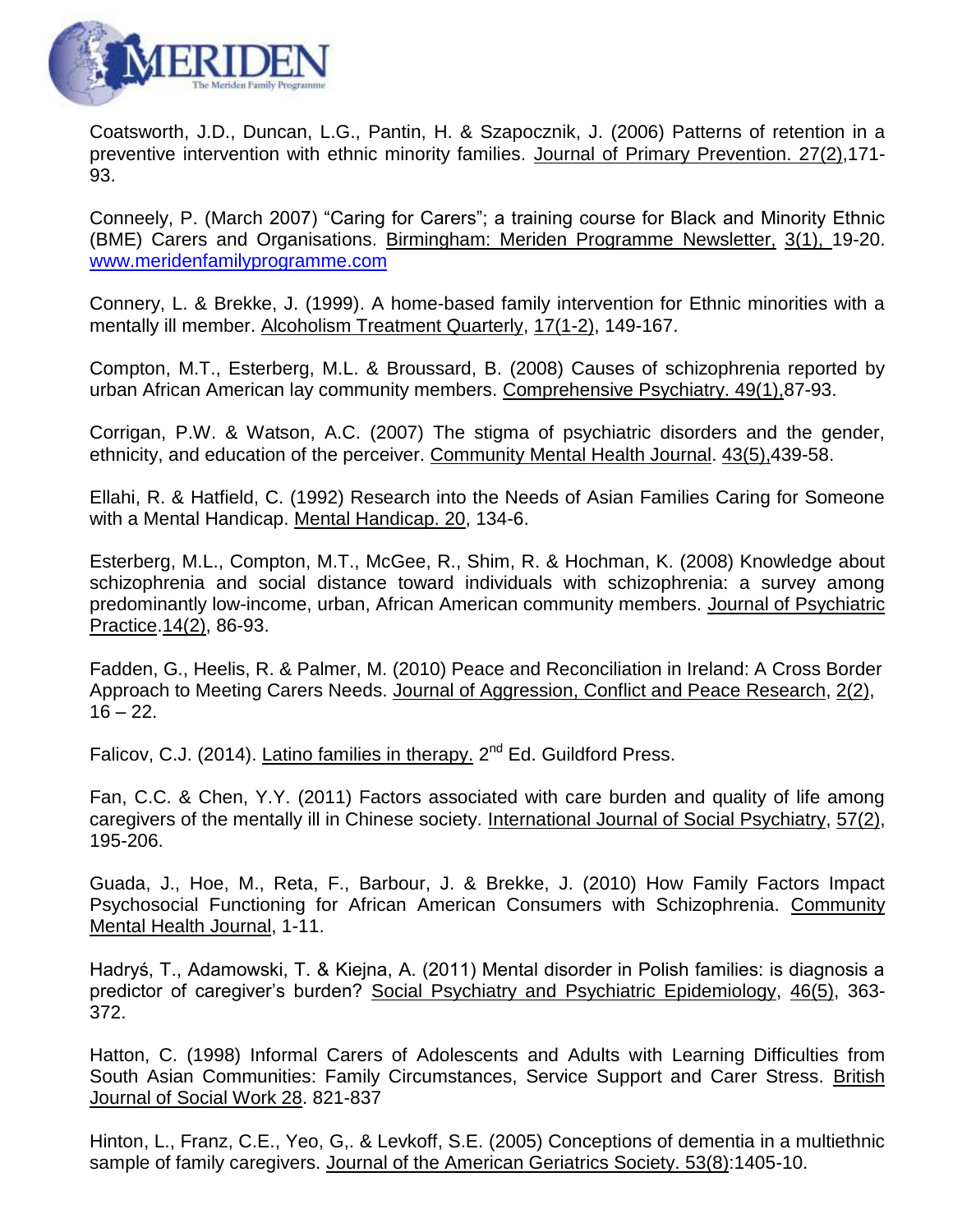

Holroyd, E. E. (2003). Chinese cultural influences on parental caregiving obligations towards children with disabilities. Qualitative Health Research, 13(1), 4-19.

Humphreys, C., Atkar, S. & Baldwin, N. (1999). Discrimination in child protection work: recurring themes in work with Asian families. Child & Family Social Work, 4(4), 283–291.

Inkelas, M., Raghavan, R., Larson, K., Kuo, A.A. & Ortega, A.N. (2007) Unmet mental health need and access to services for children with special health care needs and their families. Ambulatory Pediatrics. 7(6),431-8.

Jones, A, Jeyasingham, D. & Rajasooriya, S. (2002) Invisible Families: The Strengths and Needs of Black Families in Which Young People have Caring Responsibilities. Bristol: Policy Press and Joseph Rowntree Foundation. [http://www.jrf.org.uk/bookshop/eBooks/JR107](http://www.jrf.org.uk/bookshop/eBooks/JR107-families-young-people.pdf) [families-young-people.pdf](http://www.jrf.org.uk/bookshop/eBooks/JR107-families-young-people.pdf)

Katbamna, S., Baker, R., Ahmad, W., Bhakta, P. & Parker, G. (2001). Development of guidelines to facilitate improved support of South Asian carers by primary health care teams. Quality in Health Care, 10, 166-172. <http://www.pubmedcentral.nih.gov/picrender.fcgi?artid=1743443&blobtype=pdf>

Katbamna S., Bhakta P., Parker G., Ahmad W. & Baker (1997). The needs of Asian Carers: A Selective Literature Review. Nuffield Community Care Studies Unit, University of Leicester. www2.le.ac.uk/departments/health-sciences/extranet/researchgroups/nuffield/pdf/wp50.pdf/at\_download/file

Karamlou, S., Mottaghipour, Y. & Mazaheri, M. A. (2010) Expressed emotion, family environment, family intervention and the psychiatric relapse of patients with severe mental disorders in Iran. International Journal of culture and Mental Health, 3(2), 137-147.

Karner, T. X. & Hall, L. C. (2002) Successful strategies for serving diverse populations. Home Health Care Services Quarterly. 21(3-4),107-31.

Koneru, V. K. & de Mamani, A.G. (2007) Acculturation and expressed emotion in Caucasian, Latino, and black relatives of patients with schizophrenia. Journal of Nervous and Mental Disease. 195(11), 934-8.

Koolaee, A. K. & Etemadi, A. (2010) The outcome of family interventions for the mothers of schizophrenia patients in Iran. International Journal of Social Psychiatry, 56(6), 634-646.

Klein, K. & Forehand, R. (2000) Family processes as resources for African–American children exposed to a constellation of sociodemographic risk factors, Journal of Clinical Child Psychology, 29(1), 53.

Kung, W.W. (2016). Culture-and-immigration-related stress faced by Chinese American families with a patient having schizphrenia. Journal of Marital and Family Therapy, 42(3), 409-422.

Kymalainen, J.A. & Weisman de Mamani, A.G. (2008) Expressed emotion, communication deviance, and culture in families of patients with schizophrenia: a review of the literature*.*  Culture Diversity and Ethnic Minority Psychology, 14(2), 85-91.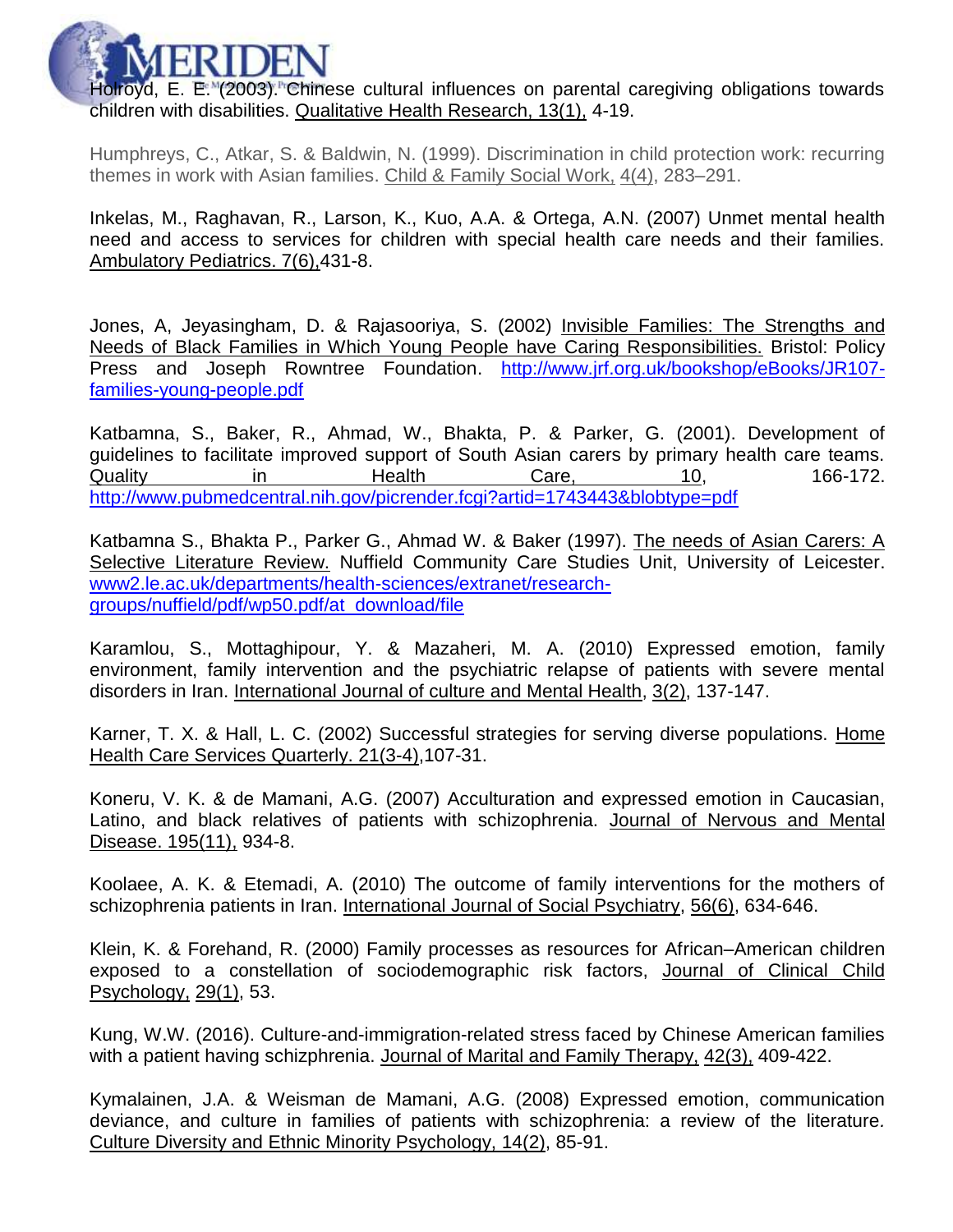Z. & Arthur, D. (2005) Family Education for People With Schizophrenia in Beijing, China. The British Journal of Psychiatry, 187, 339-345

Mahoney, D.F., Cloutterbuck, J., Neary, S. & Zhan, L. (2005) African American, Chinese, and Latino family caregivers' impressions of the onset and diagnosis of dementia: cross-cultural similarities and differences. Gerontologist. 45(6),783-92.

Mak, K.Y., Wong, M.C., Ma, L.K. & Fung, S.C. (1997) A cost-effectiveness study of a community-based family managmenet rehabilitation programme for schizophrenic outpatients in Hong Kong. Hong Kong Journal of Psychiatry, 7(2), 26-35.

McCallum, T.J., Spencer, S.M. & Goins, R.T. (2008) Lost in summation: depression among African American female caregivers and noncaregivers. Journal of Cross-Cultural Gerontology. 23(1)**,** 77-84.

Merrell, J., Kinsella, F., Murphy, F., Philpin, S. & Ali, A. (2005) Support needs of carers of dependent adults from a Bangladeshi community. Journal of Advanced Nursing. 51(6), 549-57.

Mills, H. (2003) Meeting the needs of black and minority ethnic young carers: A literature review and research study for the Willow Young Carers Service. Barnardo's and University of Leeds. http://www.barnardos.org.uk/meeting\_needs\_of\_bme\_young\_carers\_willow\_040108.pdf

Miranda, J., Bernal, G., Lau, A., Kohn, L., Hwang, W.C. & LaFromboise, T. (2005) State of the science on psychosocial interventions for ethnic minorities. Annual Review of Clinical Psychology, 1,113-42.

Montero, I, Ascenico, A., Hernandex, I. &Masanet, M. (2001) Two Strategies for Family Intervention: A Randomised Trial in a Mediterranean Environment. Schizophrenia Bulletin, 27(4), 661-671.

Ojeda, V.D. & Bergstresser SM. (2008) Gender, race-ethnicity, and psychosocial barriers to mental health care: an examination of perceptions and attitudes among adults reporting unmet need. Journal of Health and Social Behavior. 49(3), 317-34

Ow, R., Tiong, T. T., & Goh, S. (2004). Diverse perceptions of social support: Asian mothers of children with intellectual disability. Families in Society, 85(2), 214-220.

[Pousa,](http://www.ncbi.nlm.nih.gov/pubmed?term=%22Pousa%20E%22%5BAuthor%5D) E., [Hurtado,](http://www.ncbi.nlm.nih.gov/pubmed?term=%22Hurtado%20G%22%5BAuthor%5D) G., [Noguer,](http://www.ncbi.nlm.nih.gov/pubmed?term=%22Noguer%20S%22%5BAuthor%5D) S., [Domènech,](http://www.ncbi.nlm.nih.gov/pubmed?term=%22Dom%C3%A8nech%20C%22%5BAuthor%5D) C., [García,](http://www.ncbi.nlm.nih.gov/pubmed?term=%22Garc%C3%ADa%20M%22%5BAuthor%5D) M., [López,](http://www.ncbi.nlm.nih.gov/pubmed?term=%22L%C3%B3pez%20N%22%5BAuthor%5D) N., [Negredo,](http://www.ncbi.nlm.nih.gov/pubmed?term=%22Negredo%20M%22%5BAuthor%5D) M., [Penadés,](http://www.ncbi.nlm.nih.gov/pubmed?term=%22Penad%C3%A9s%20R%22%5BAuthor%5D) R., [Reinares,](http://www.ncbi.nlm.nih.gov/pubmed?term=%22Reinares%20M%22%5BAuthor%5D) M., [Serrano,](http://www.ncbi.nlm.nih.gov/pubmed?term=%22Serrano%20D%22%5BAuthor%5D) D., [Dolz,](http://www.ncbi.nlm.nih.gov/pubmed?term=%22Dolz%20M%22%5BAuthor%5D) M. & [Gallo,](http://www.ncbi.nlm.nih.gov/pubmed?term=%22Gallo%20P%22%5BAuthor%5D) P. (2011). Effectiveness of family work interventions on schizophrenia: Evidence from a multicentre study in Catalonia. International Journal of Social Psychiatry. [Epub ahead of print]

Powell, M. & Perkins, E. (1984). Asian families with a pre-school handicapped child - a study. Mental Handicap, 12, 50-52.

Qureshii, T., Berridge, D. & Wenwan, H. (2000) Where To Turn? Family Support For South Asian Communities. London: National Children's Bureau. <http://www.jrf.org.uk/knowledge/findings/socialpolicy/d50.asp>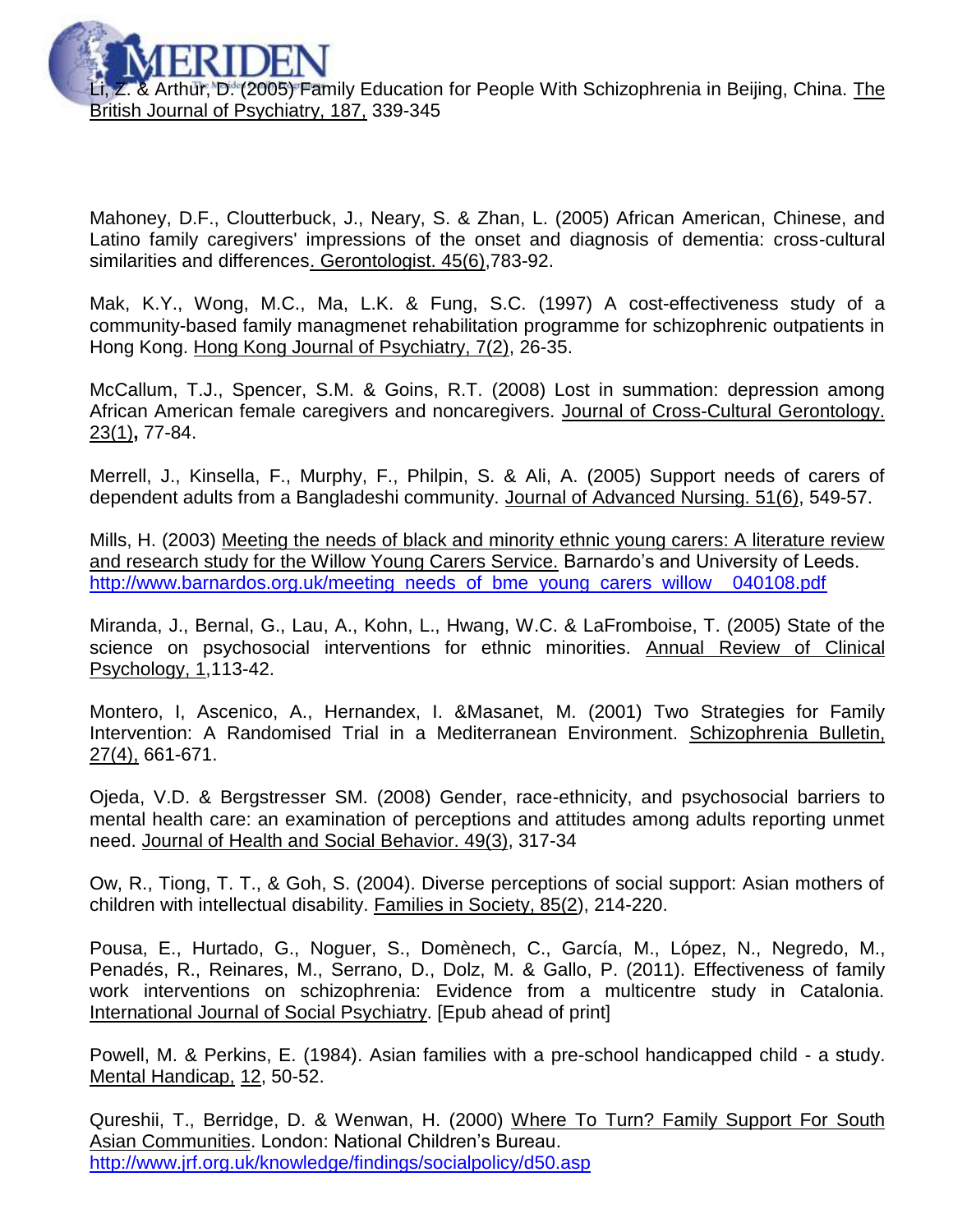

Ran, M-S, Xiang, M-Z, Chan, L-W, Leff, J, Simpson, P., Huang M-S, Shan Y-H, & Li S-G (2003) Effectiveness of psychoeducational intervention for rural Chinese families experiencing schizophrenia. Social Psychiatry and Psychiatric Epidemiology, 38, 69-75

Roberts, R. E., Alegria, M., Roberts, C. R. & Chen, I. G. (2005). Concordance of reports of mental health functioning by adolescents and their caregivers: a comparison of European, African and Latino Americans .Journal of Nervous and Mental Disease. 193(8), 528-34.

Roberts, R. E., Alegría, M., Roberts, C. R. & Chen, I. G. (2005). Mental health problems of adolescents as reported by their caregivers: a comparison of European, African, and Latino Americans*.* Journal of Behavioral Health Services and Research. 32(1), 1-13.

Sim, T., Yi Fang, X., Chan, S., Teik Cheok Loy, J., Sng, S., Lo, R., Chao, W., Singh, R. (2017). Co-constructing family therapy in the Asian Chinese family diasporas of mainland China, Malaysia, Macau, Singapore and Taiwan. Journal of Family Therapy. 39(2), 131-150.

Skinner, D. & Weisner, T. S. (2007). Sociocultural studies of families of children with intellectual disabilities. Mental Retardation and Developmental Disabilities Research Reviews*.* 13(4), 302- 312.

Snowden, L. R. (2007). Explaining mental health treatment disparities: Ethnic and cultural differences in family involvement. Culture, Medicine and Psychiatry. 31(3), 389-402

Sonuga-Barke, E. J. S. & Mistry, M. (2000). The effect of extended family living on the mental health of three generations within two Asian communities. British Journal of Clinical Psychology 39, 129–141.

Stuart, O. (2006). Will community-based support services make direct payments a viable option for black and minority ethnic service users and carers? Social Care Institute for Excellence. <http://www.scie.org.uk/publications/raceequalitydiscussionpapers/redp01.pdf>

Sundaraja, C. S. & Shah, A. (2017). How to work with middle-aged siblings: Integration of narrative-behavioral approaches in family therapy. Journal of Family Psychotherapy, 28(1), 76- 91.

Toth-Cohen, S. (2004) Factors influencing appraisal of upset in black caregivers of persons with Alzheimer disease and related dementias. Alzheimer Disease and Associated Disorders. 18(4),247-55.

Tyson, S. Y. & Flaskerud, J. H. (2010). Mental health care guidelines for culturally diverse communities. Issues in Mental Health Nursing, 31(8), 545-547.

Woodhams, P. (2005). Peace and Reconciliation in Ireland: A Cross Border Approach to Meeting Carers' Needs. Birmingham: Meriden Programme Newsletter, 2(6), 2-3 [www.meridenfamilyprogramme.com](http://www.meridenfamilyprogramme.com/)

Xiang, M., Ran, M. & Li, S. (1994). A controlled evaluation of psychoeducational family intervention in a rural Chinese community. British Journal of Psychiatry, 8 (5), 201-5.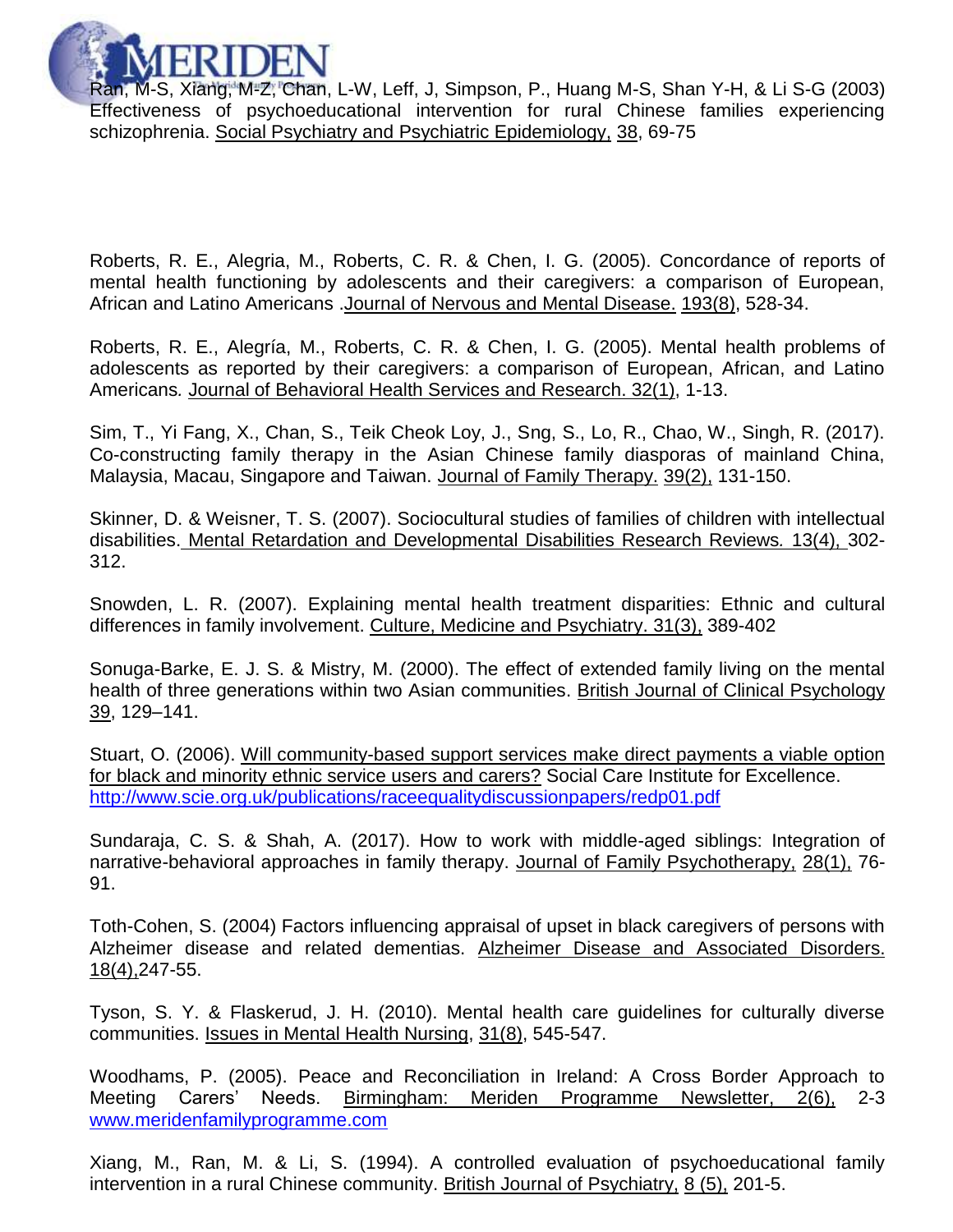

Yee, L. (1992). Improving Support for Black Carers. London: Kings Fund

Yeung, Y-W.E. & Siu-Man N. G. (2011). Engaging Service Users and Carers in Health and Social Care Education: Challenges and Opportunities in the Chinese Community. Social Work Education, 30(3), 281-298.

Zheng, L. (2003). The effect of a nurse-initiated patient/family education strategy on people with schizophrenia in Beijing. Dissertation: Hong Kong Polytechnic University (People's Republic of China).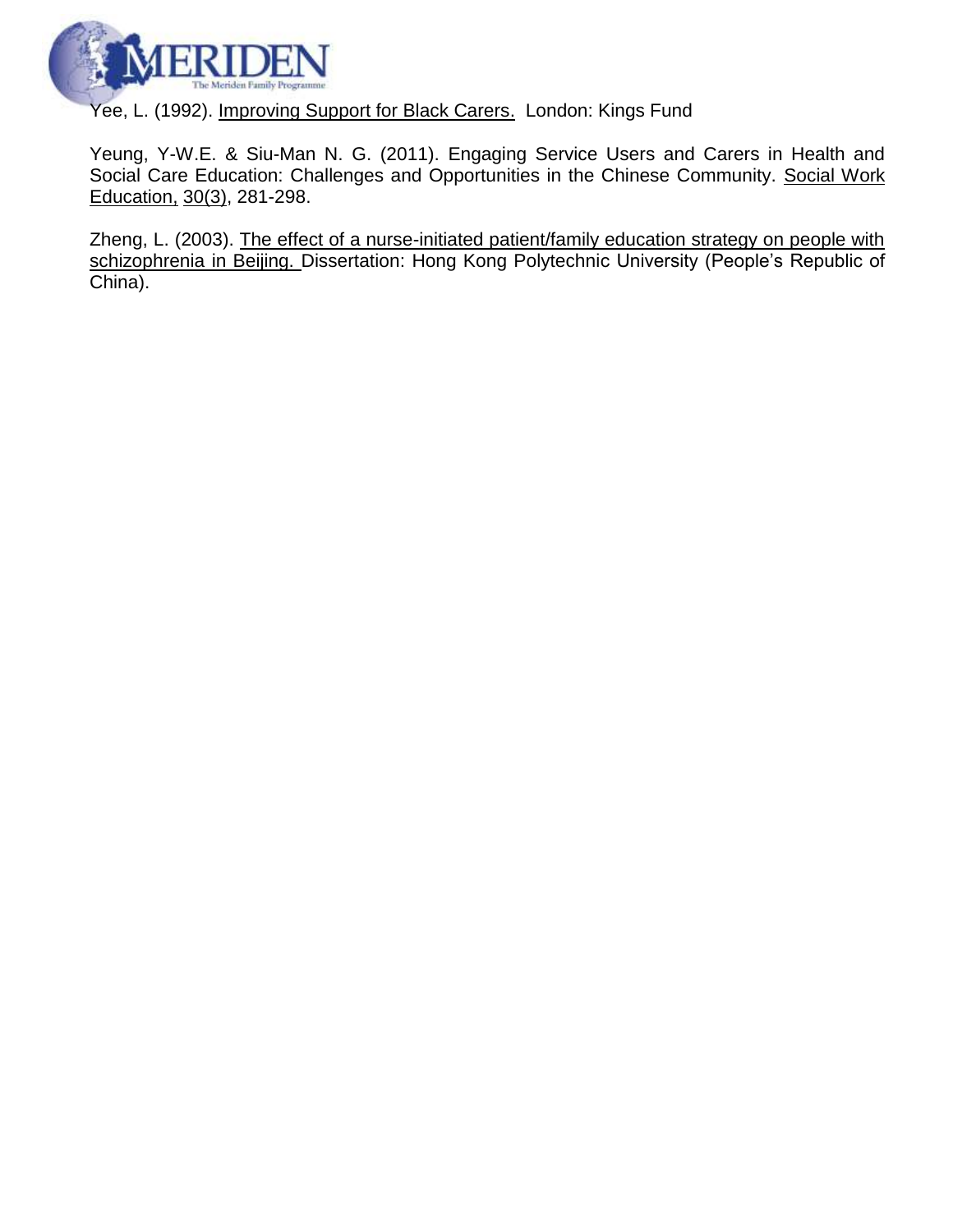

### **Specific reports of interest with a BME Focus**

AWEMA - All Wales Ethnic Minority Association (2003) Challenging the Myth: Access Issues for BME Carers in Wales. Cardiff:AWEMA

Butt J. Gorbach P. & Ahmad B. (1994) Equally Fair? A Report on Social Service Departments' Development, Implementation and Monitoring of Services for Black and Minority Ethnic Communities, HMSO, London.

Department of Health (2004) Celebrating our Cultures: Guidelines for Mental Health Promotion with Black And Minority Ethnic Communities. London:DoH Publications. http://www.schizophreniaguidelines.co.uk/schizophrenia/black and ethnic minorities.php#

Department of Health (2005) Delivering Race Equality in Mental Health Care: An Action Plan for Reform Inside and Outside Services and The Governments Response to the Independent Inquiry into the Death of David Bennett. London:DoH Publications. [http://www.dh.gov.uk/prod\\_consum\\_dh/groups/dh\\_digitalassets/@dh/@en/documents/digitalass](http://www.dh.gov.uk/prod_consum_dh/groups/dh_digitalassets/@dh/@en/documents/digitalasset/dh_4100775.pdf) [et/dh\\_4100775.pdf](http://www.dh.gov.uk/prod_consum_dh/groups/dh_digitalassets/@dh/@en/documents/digitalasset/dh_4100775.pdf)

Department of Health social services inspectorate (1998) They Look After Their Own, Don't They? Inspection of Community Care Services for Black and Ethnic Minority Older People Great Britain. Britain. Condon: DoH [http://www.dh.gov.uk/en/PublicationsAndStatistics/Publications/PublicationsInspectionReports](http://www.dh.gov.uk/en/PublicationsAndStatistics/Publications/PublicationsInspectionReports/DH_4008284) [/DH\\_4008284](http://www.dh.gov.uk/en/PublicationsAndStatistics/Publications/PublicationsInspectionReports/DH_4008284)

Mental Health Act Commission (2005) Count Me In: The National Mental Health and Ethnicity Census: Service User Survey. Nottingham: MHAC. [http://www.actiondre.org.uk/Count\\_me\\_in2005/Background\\_documents\\_and\\_information.pdf](http://www.actiondre.org.uk/Count_me_in2005/Background_documents_and_information.pdf)

Mental Health Act Commission (2005) Count Me In: Results of a National Census of In-Patients in Mental Health Hospitals and Facilities in England and Wales. London:CHAI. [http://www.mhac.org.uk/census2006/docs/FINAL\\_web\\_pdf\\_censusreport\\_5th\\_\\_1-0.pdf](http://www.mhac.org.uk/census2006/docs/FINAL_web_pdf_censusreport_5th__1-0.pdf)

Mental Health Foundation (2003) Black Spaces Project: South Asian Women Study. London:MHF <http://www.mentalhealth.org.uk/publications/?EntryId5=43600&char=B>

National Institute of Mental Health (2003) Inside Outside: Improving Mental Health Services for Black and Minority Ethnic Communities in England. London: DoH. [http://www.dh.gov.uk/en/Publicationsandstatistics/Publications/PublicationsPolicyAndGuidance/](http://www.dh.gov.uk/en/Publicationsandstatistics/Publications/PublicationsPolicyAndGuidance/DH_4084558) DH 4084558

Refugee Council & Birmingham and Solihull Mental Health NHS Trust (2004) The Amahoro Guide: A Resource for Mental Health Workers Working with Asylum Seekers and Refugees in Birmingham and Solihull. Birmingham:BSMHT

Rethink (2002) A Cultural Competency Checklist. [www.rethink.org.uk](http://www.rethink.org.uk/)

Sainsbury Centre for Mental Health (2002) Breaking the Circles of Fear. London:SCMH. [http://www.scmh.org.uk/pdfs/Breaking\\_the\\_Circles\\_of\\_Fear.pdf](http://www.scmh.org.uk/pdfs/Breaking_the_Circles_of_Fear.pdf)